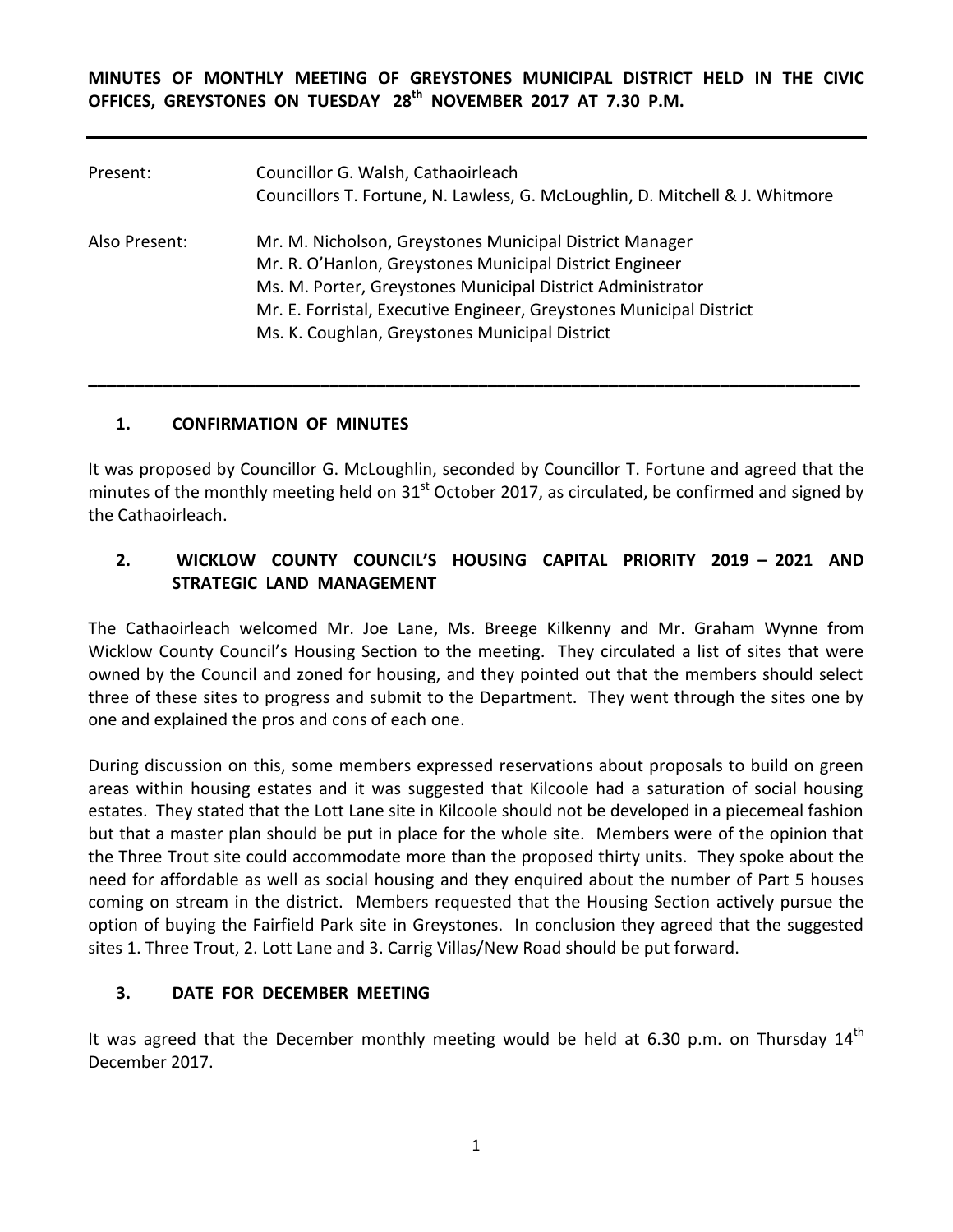The District Administrator informed the members that the Cathaoirleach had received a request from the Developer of the harbour to attend the December meeting. She pointed out that, following a recent request from the members, Irish Rail had agreed to attend a meeting of the Municipal District and that they may also be available to attend the December meeting. Councillor G. McLoughlin stated that she had received a request from Mark Atkins and Julian Swann of Greystones Outdoors to make a short presentation to the members.

Following discussion it was agreed to invite Irish Rail to attend at 6.30 p.m., the harbour developers at 7.15 p.m. and the Greystones Outdoors group at 8.00 p.m.

# **4. SUSPENSION OF PAY PARKING IN GREYSTONES IN RUN UP TO CHRISTMAS**

Following discussion on this matter it was agreed that pay parking be suspended in Greystones on all Saturdays in December ie. 2<sup>nd</sup>, 9<sup>th</sup>, 16<sup>th</sup>, 23<sup>rd</sup> and 30<sup>th</sup> December. The District Administrator pointed out that free parking would be limited to two hours. She stated that the Wardens would be on duty on these dates and that fines would be issued for illegal parking.

## **5. UPDATE ON GREYSTONES HARBOUR DEVELOPMENT**

Members were circulated with a report from Sean Quirke on the harbour development.

The District Administrator informed the members that, as requested, she had written to the five fishermen that Tim Storey claimed to represent to enquire about their current situations and their requirements going forward. She pointed out that she had received one reply from a fisherman, and a reply from a solicitor representing one other fisherman who was taking a case against the Council.

Following discussion it was agreed to write to Bord Iascaigh Mhara to seek their views and input on the various issues that have been raised in relation to moorings, insurance, etc. at Greystones harbour.

## **6. REPORT FROM GREYSTONES MUNICIPAL DISTRICT ENGINEER**

A report on works carried out and planned in the district was circulated to the members and the Engineer answered any queries from the members in relation to same.

Following discussion it was agreed that the following issues be referred to Wicklow County Council:

- 1. Filling of potholes at Blacklion
- 2. Landscaping of roundabouts on Charlesland dual carriageway
- 3. Provision of litter bin at La Touche Place, Greystones
- 4. Hedge cutting and road safety measures on Kilmullen Lane

Members asked that the Bray MD be requested to fill the potholes on the left had lane of the R761 heading north onto the Southern Cross Road.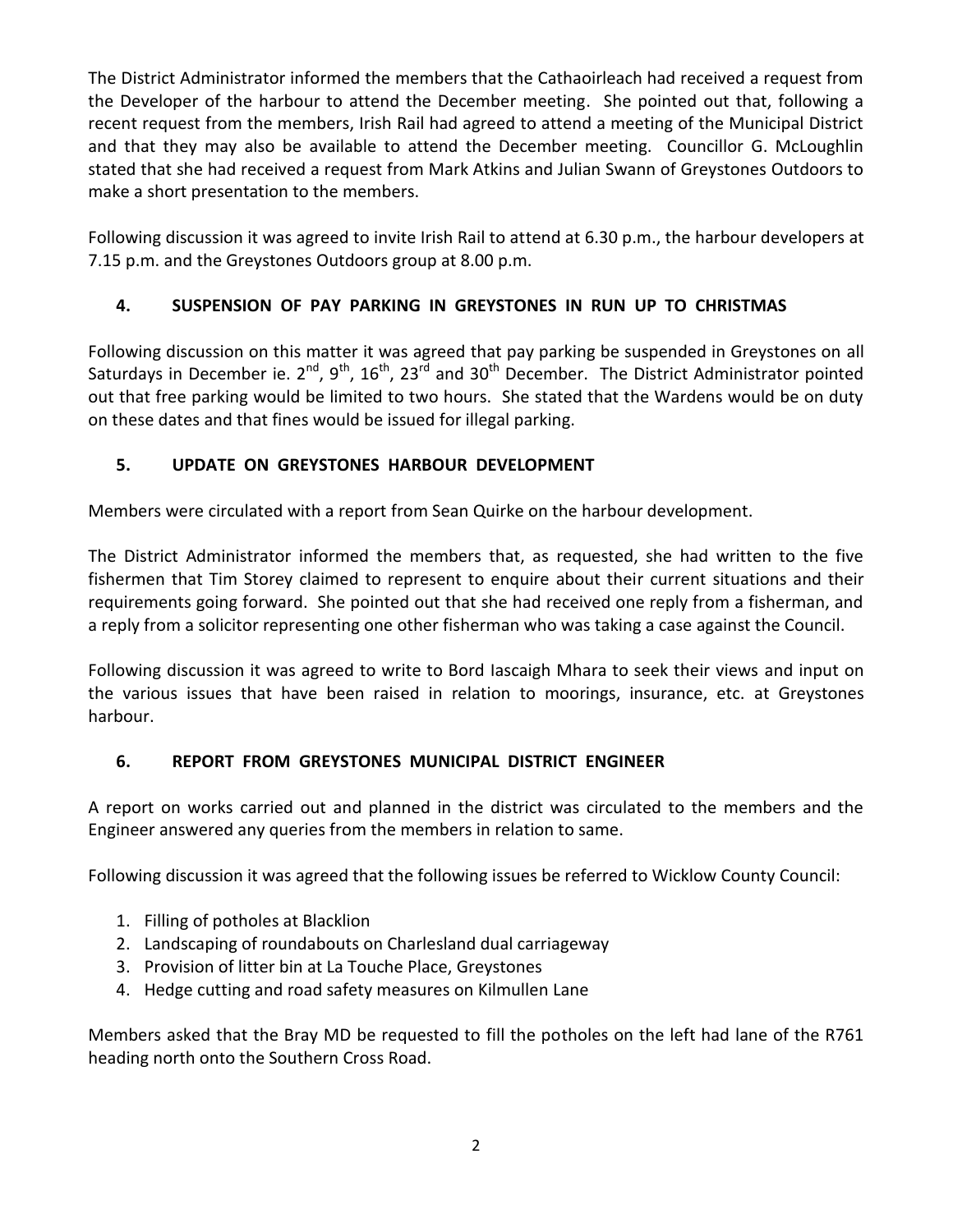#### **7. REPORT FROM GREYSTONES 2020**

Councillor G. McLoughlin informed the members that Greystones 2020 was registering as a Limited Company as this would improve their options for securing funding for various projects and organisations. She stated that Greystones won €1,000 as runner up in the recent Bank of Ireland Enterprise Town Awards for towns with a population over 7,000 and she pointed out that the group had organised the successful Christmas lights event in the town. She stated that work on the website would resume in the coming weeks and that there was no update on the proposed train station project.

### **8. NOTICES OF MOTION:**

There were no notices of motion for consideration.

#### **9. CORRESPONDENCE**

- 1. The District Administrator informed the members that the 2018 Roads Programme would be considered at the December meeting. She advised that the District Engineer would prioritise roads for inclusion and she invited members to submit details of any roads that they specifically wanted considered.
- 2. The District Administrator advised that the developer of the car park site at Main Street, Kilcoole had agreed to meet informally with the members and following discussion it was agreed to seek to meet him at 6 p.m. prior to the January meetings, if he was available then.
- 3. The District Administrator advised the members of the contents of a letter received from the Minister for Transport, Tourism & Sport which stated that he had referred the matter of development at Greystones train station to CIE as he had no role in this matter. Following discussion it was agreed to write to the Planning Section in relation to this matter.
- 4. The District Administrator informed the members of a twinning request from La Garenne-Colombes in France. The members were not in favour of forming any new twinning arrangements.
- 5. The District Administrator informed the members of the contents of an email received from Kathleen Kelleher in relation to the twinning with Holyhead. It was agreed that funding be considered in the 2018 budget for when the Holyhead Sea Cadets travel to Greystones to participate in the 2018 St. Patrick's Day Parade.
- 6. In reply to a query from the members the District Manager advised that all monies allocated to Wicklow County Council would be spent before the end of the year.